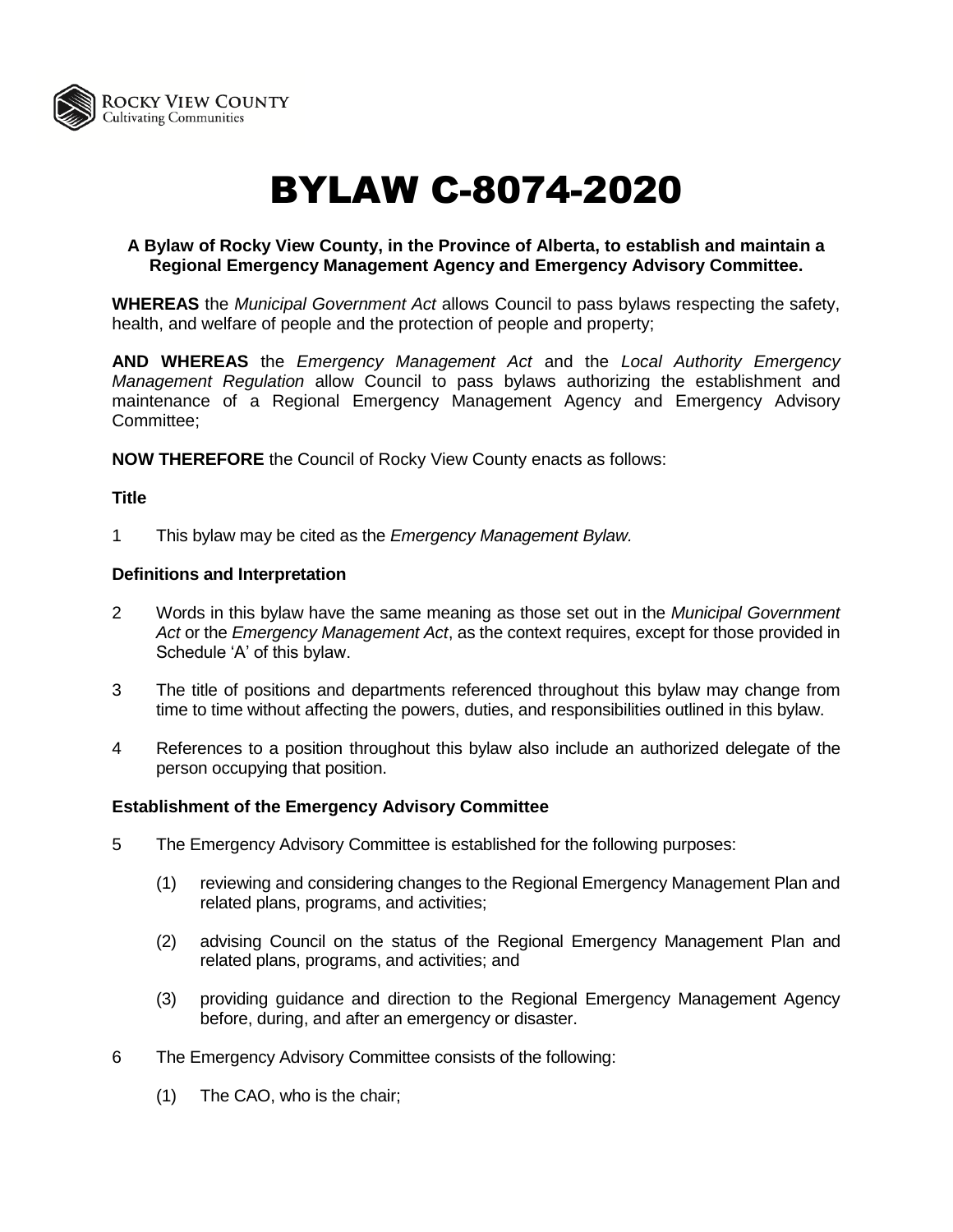- (2) the Reeve, who is the vice-chair; and
- (3) any councillors appointed by a resolution of Council.
- 7 Meetings of the Emergency Advisory Committee are held annually, and additional meetings may be called by the Chair, Chief Administrative Officer, or Director of Emergency Management as required or desired.
- 8 Members of the Emergency Advisory Committee are reimbursed for expenses incurred during the performance of their duties in accordance with applicable Rocky View County policies and procedures.
- 9 Notwithstanding the provisions of any other Rocky View County bylaw, quorum for a meeting of the Emergency Advisory Committee consists of those members who attend that meeting.
- 10 Notwithstanding section 9 of this bylaw, quorum for a meeting of the Emergency Advisory Committee when declaring, renewing, or terminating a state of local emergency is defined in section 23 of this bylaw.

#### **Establishment of the Regional Emergency Management Agency**

- 11 The Regional Emergency Management Agency is established for the following purposes:
	- (1) administering the Regional Emergency Management Program;
	- (2) updating the Emergency Advisory Committee on the Regional Emergency Management Plan and related plans, programs, and activities; and
	- (3) preparing for and responding to emergencies and disasters using the command, control, and coordination system prescribed by the Managing Director of the Alberta Emergency Management Agency.
- 12 The Regional Emergency Management Agency consists of the following:
	- (1) The Chief Administrative Officer;
	- (2) Director of Emergency Management;
	- (3) Deputy Directors of Emergency Management;
	- (4) Manager for Communications (Public Information Officer);
	- (5) Manager for Enforcement Services;
	- (6) Manager for Fire Services;
	- (7) Manager for Financial Services;
	- (8) Manager for Operational Services;
	- (9) Manager for Recreation, Parks, and Community Support;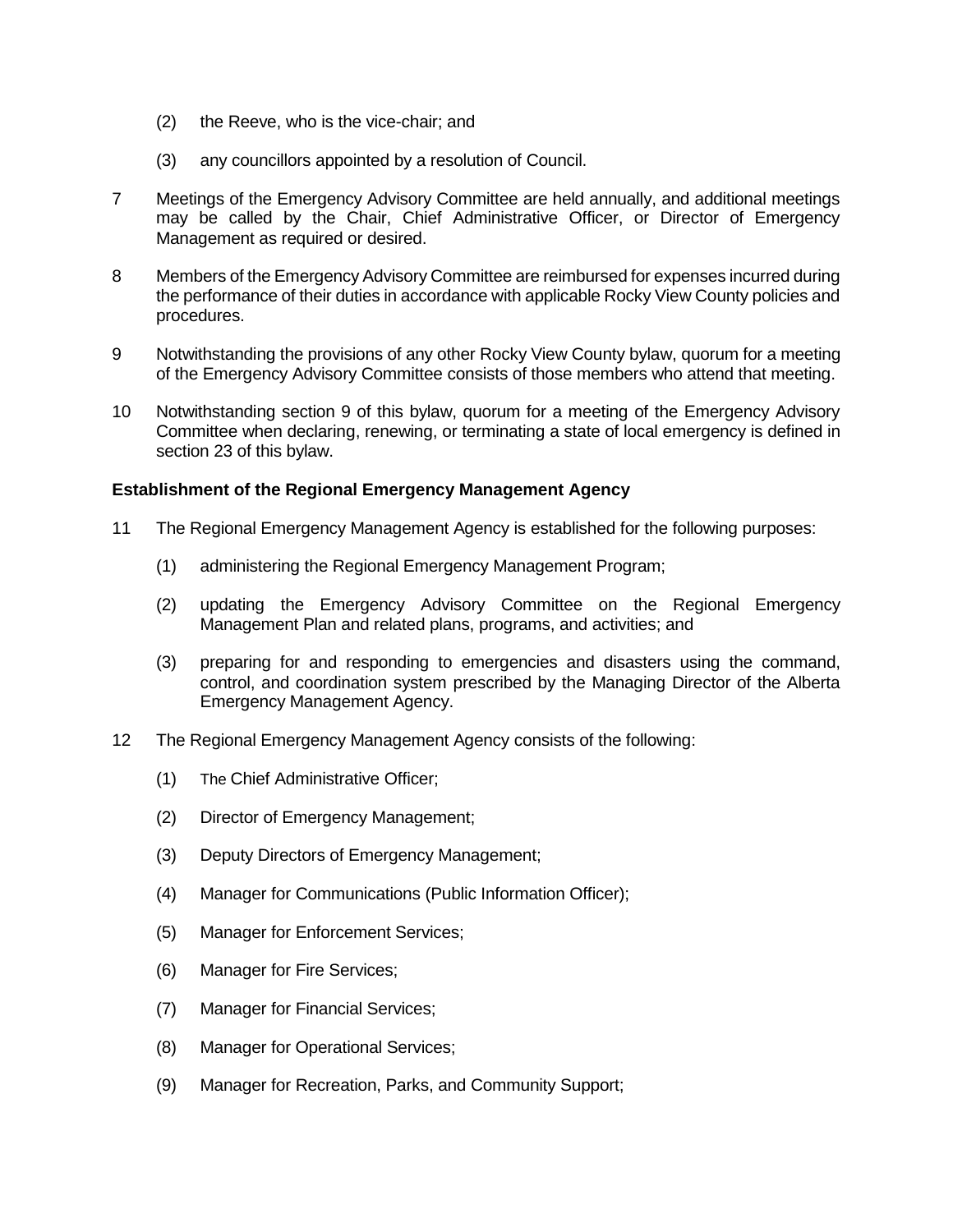- (10) Manager for Planning and Development Services;
- (11) Manager for Transportation Services;
- (12) Manager for Utility Services;
- (13) the Chief Administrative Officers of the Town of Crossfield and the Village of Beiseker;
- (14) the Emergency Social Services Directors of the Town of Crossfield and the Village of Beiseker; and
- (15) any other municipal employee designated by the Chief Administrative Officer or Director of Emergency Management of Rocky View County, Town of Crossfield, or the Village of Beiseker.
- 13 The Regional Emergency Management Agency is delegated and authorized to carry out the powers, duties, and responsibilities of Council under the *Emergency Management Act*, except for the powers, duties, and responsibilities of Council outlined in sections 20 and 21 of this bylaw.
- 14 The Regional Emergency Management Agency is authorized to act as the agent of the Town of Crossfield and the Village of Beiseker pursuant to the *Local Authority Emergency Management Regulation*.
- 15 In addition to those listed in section 12 of this bylaw, the following organizations may be invited to provide representation to the Regional Emergency Management Agency as required or desired from time to time:
	- (1) municipalities with which Rocky View County has entered into mutual aid agreements;
	- (2) local school boards;
	- (3) local Royal Canadian Mounted Police detachments;
	- (4) the Canadian Red Cross or other non-governmental organizations;
	- (5) provincial departments and agencies such as, but not limited to, the Alberta Emergency Management Agency, Alberta Health Services, Alberta Municipal Affairs, Alberta Environment and Parks, and Alberta Transportation;
	- (6) representatives from local industries or industrial associations, local telecommunications services providers, or other local business or business associations such as a chamber of commerce; or
	- (7) any other person or agency which may serve a useful purpose in the preparation or implementation of the Regional Emergency Management Plan.

#### **Duties and Responsibilities of the Director of Emergency Management**

16 The Director of Emergency Management is appointed by and accountable to the Chief Administrative Officer.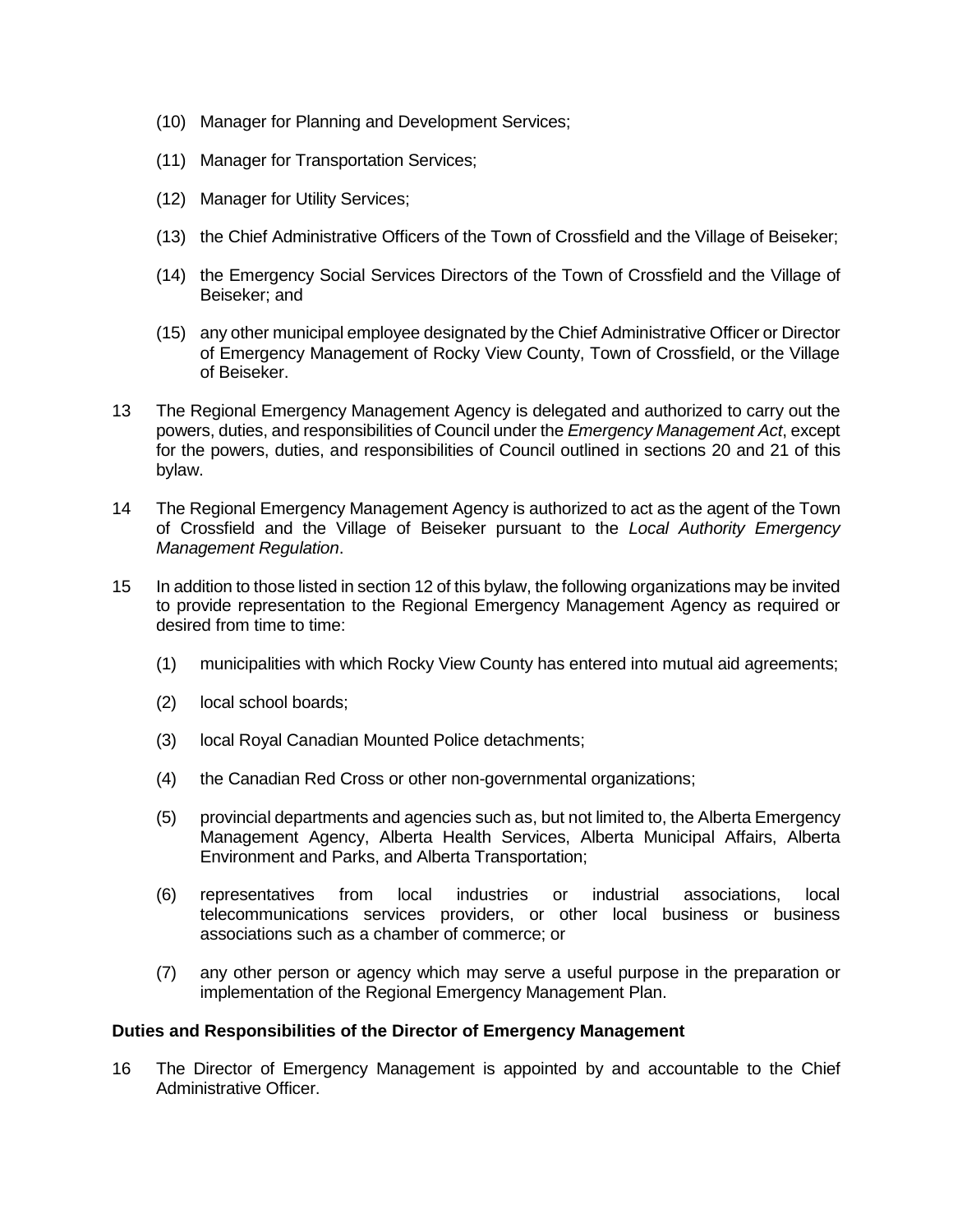- 17 The Director of Emergency Management, in cooperation with the Chief Administrative Officer, is responsible for:
	- (1) preparing and coordinating the Regional Emergency Management Plan and related plans, programs, and activities;
	- (2) directing emergency and disaster operations for Rocky View County and participating municipalities under the Regional Emergency Management Plan;
	- (3) coordinating all services and resources used during an emergency or disaster; and
	- (4) ensuring that each member of the Regional Emergency Management Agency has a designate identified to act in their absence when required.

### **Duties and Responsibilities of the Deputy Directors of Emergency Management**

- 18 Deputy Directors of Emergency Management are appointed by and accountable to the Director of Emergency Management.
- 19 Deputy Directors of Emergency Management are responsible for fulfilling the powers, duties, and responsibilities of the Director of Emergency Management in their absence.

#### **Duties and Responsibilities of Council**

- 20 Council is responsible for approving the Regional Emergency Management Plan and related plans, programs, and activities to ensure that Rocky View County is prepared to address potential emergencies and disasters.
- 21 Council may:
	- (1) by bylaw borrow, appropriate, and expend without the consent of the electors, all sums required for the operation of the Regional Emergency Management Agency; and
	- (2) enter into agreements with and make payments or grants, or both, to persons or organizations for the provision of services in the development or implementation of emergency plans or programs, including mutual aid plans and programs.

#### **Declaration of States of Local Emergency**

- 22 If at any time the Emergency Advisory Committee is satisfied by the information provided to them by the Director of Emergency Management or a Deputy Director of Emergency Management, the Emergency Advisory Committee may declare, renew, or terminate a state of local emergency.
- 23 For the purposes of declaring, renewing, or terminating a state of local emergency, the quorum of the Emergency Advisory Committee is the Reeve and the Reeve may declare the state of local emergency acting alone.
	- (1) If the Reeve is unable to fulfil the duties outlined in section 23 of this bylaw, the quorum of the Emergency Advisory Committee is the Deputy Reeve and the Deputy Reeve may declare, renew, or terminate the state of local emergency acting alone.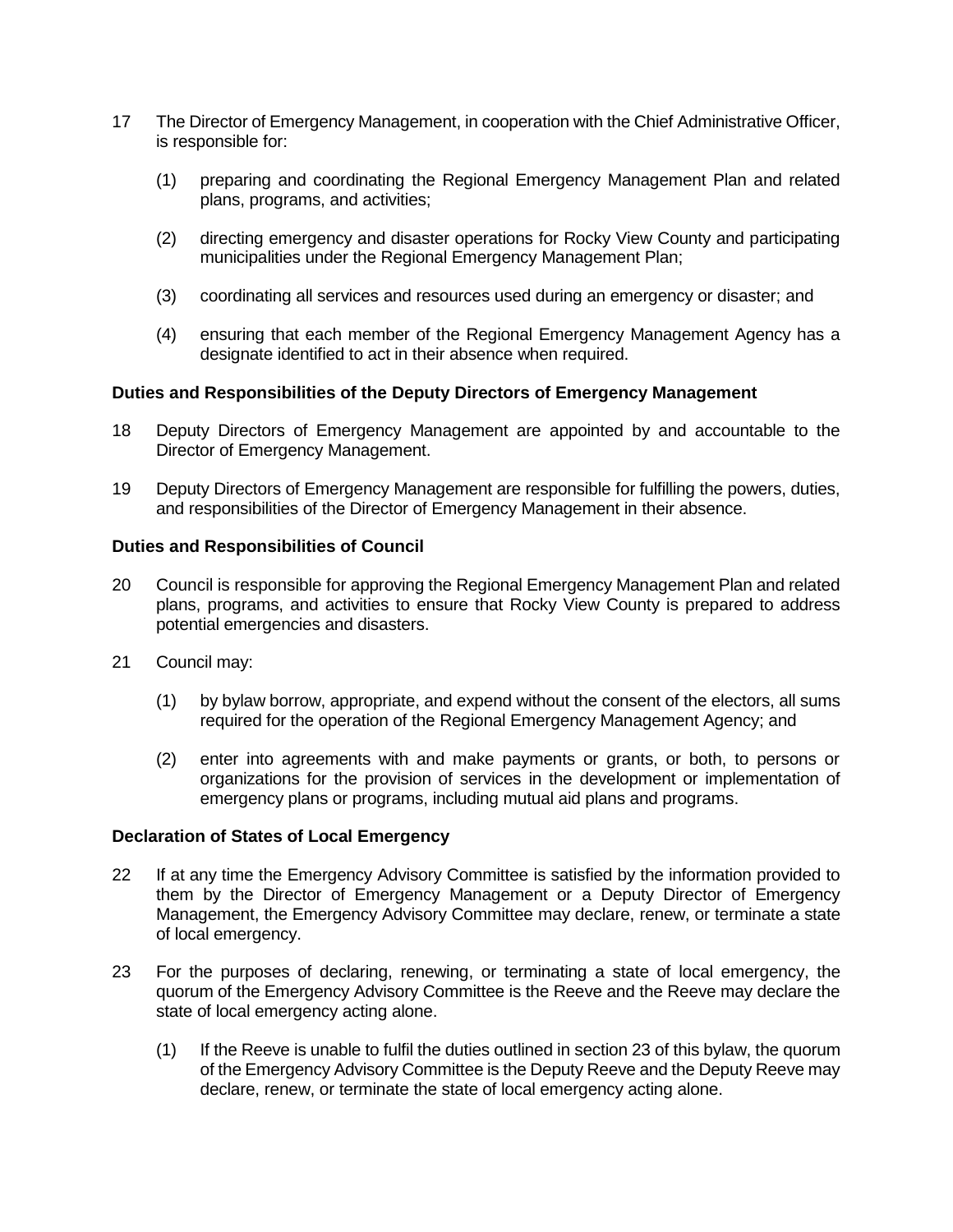- (2) If both the Reeve and Deputy Reeve are unable to fulfil the duties outlined in section 23 and 23(1) of this bylaw, the quorum of the Emergency Advisory Committee is any two members of Council and those two members of Council may declare, renew, or terminate the state of local emergency.
- 24 When a state of local emergency is declared, the person or persons who made the declaration must:
	- (1) ensure that the declaration identifies the nature of the emergency and the area of Rocky View County in which it exists;
	- (2) cause the declaration and its details to be published immediately by the means of communication most likely to notify the population of the area affected by the emergency; and
	- (3) forward a copy of the declaration to the provincial minister responsible for the *Emergency Management Act* without delay.
- 25 When a state of local emergency is terminated, the person or persons who made the declaration must ensure the declaration and its details are published immediately by the means of communication most likely to notify the population of the area affected by the emergency.
- 26 A declaration of a state of local emergency is considered terminated and ceases to be of any force or effect when:
	- (1) it is terminated in accordance with section 23 of this bylaw;
	- (2) a period of seven days has lapsed since it was declared unless it is renewed;
	- (3) the Lieutenant Governor in Council makes an order for a state of emergency under the *Emergency Management Act* relating to the same area that also directs that the declaration of local state of emergency ceases to be of any force or effect; or
	- (4) the provincial minister responsible for the *Emergency Management Act* cancels the state of local emergency.
- 27 When a state of local emergency is declared, the person or persons making the declaration may:
	- (1) put into operation the Regional Emergency Management Plan or any related plans or programs to be put into operation;
	- (2) acquire or utilize any real or personal property considered necessary to prevent, combat, or alleviate the effects of an emergency or disaster;
	- (3) authorize or require any qualified person to render aid of a type the person is qualified to provide;
	- (4) control or prohibit travel to or from any area of Rocky View County;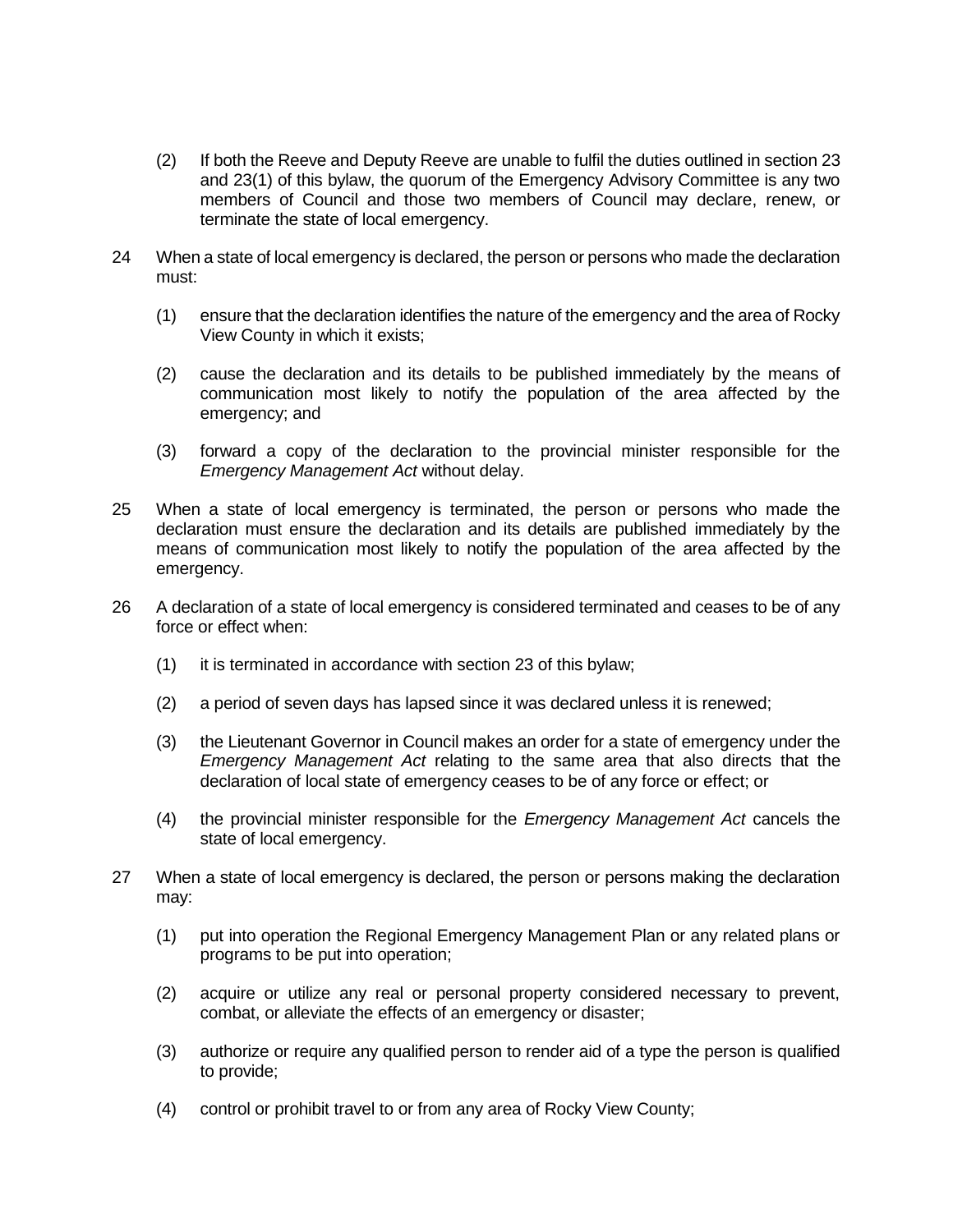- (5) provide for the restoration of essential facilities and the distribution of essential supplies and other essential services in any part of Rocky View County;
- (6) cause the evacuation of persons and the removal of livestock and personal property from any area of Rocky View County that is or may be affected by a disaster and make arrangements for the adequate care and protection of those persons or livestock and of the personal property;
- (7) authorize the entry into any building or on any land, without warrant, by any person in the course of implementing an emergency plan or program;
- (8) cause the demolition or removal of any trees, structures or crops if the demolition or removal is necessary or appropriate in order to reach the scene of a disaster, or to attempt to forestall its occurrence or to combat its progress;
- (9) procure or fix prices for food, clothing, fuel, equipment, medical supplies, or other essential supplies and the use of any property, services, resources or equipment within Rocky View County for the duration of the state of local emergency;
- (10) authorize the conscription of persons needed to meet an emergency;
- (11) authorize any persons at any time to exercise, in the operation of the Regional Emergency Management Plan and related plans or programs, any power specified in sections 27(2) through 27(10) of this bylaw in relation to any part of the municipality affected by a declaration of a state of local emergency; and
- (12) any other power provided for in the *Emergency Management Act* and its regulations that is not provided for in this bylaw.
- 28 Despite section 27 of this bylaw, the provincial minister responsible for the *Emergency Management Act* may restrict, prohibit, or terminate the exercise of powers by Rocky View County under a local state of emergency in accordance with the *Emergency Management Act*.

#### **Indemnification**

29 No action lies against Rocky View County or a person acting under Rocky View County's direction or authorization for anything done or omitted to be done in good faith while carrying out a power under the *Emergency Management Act* or its regulations during a state of local emergency.

# **Severability**

30 Each provision of this bylaw is independent of all other provisions. If any provision of this bylaw is declared invalid for any reason by a court of competent jurisdiction, all other provisions of this bylaw will remain valid and enforceable.

# **Transitional**

31 Bylaw C-7396-2014 is repealed upon this bylaw passing and coming into full force and effect.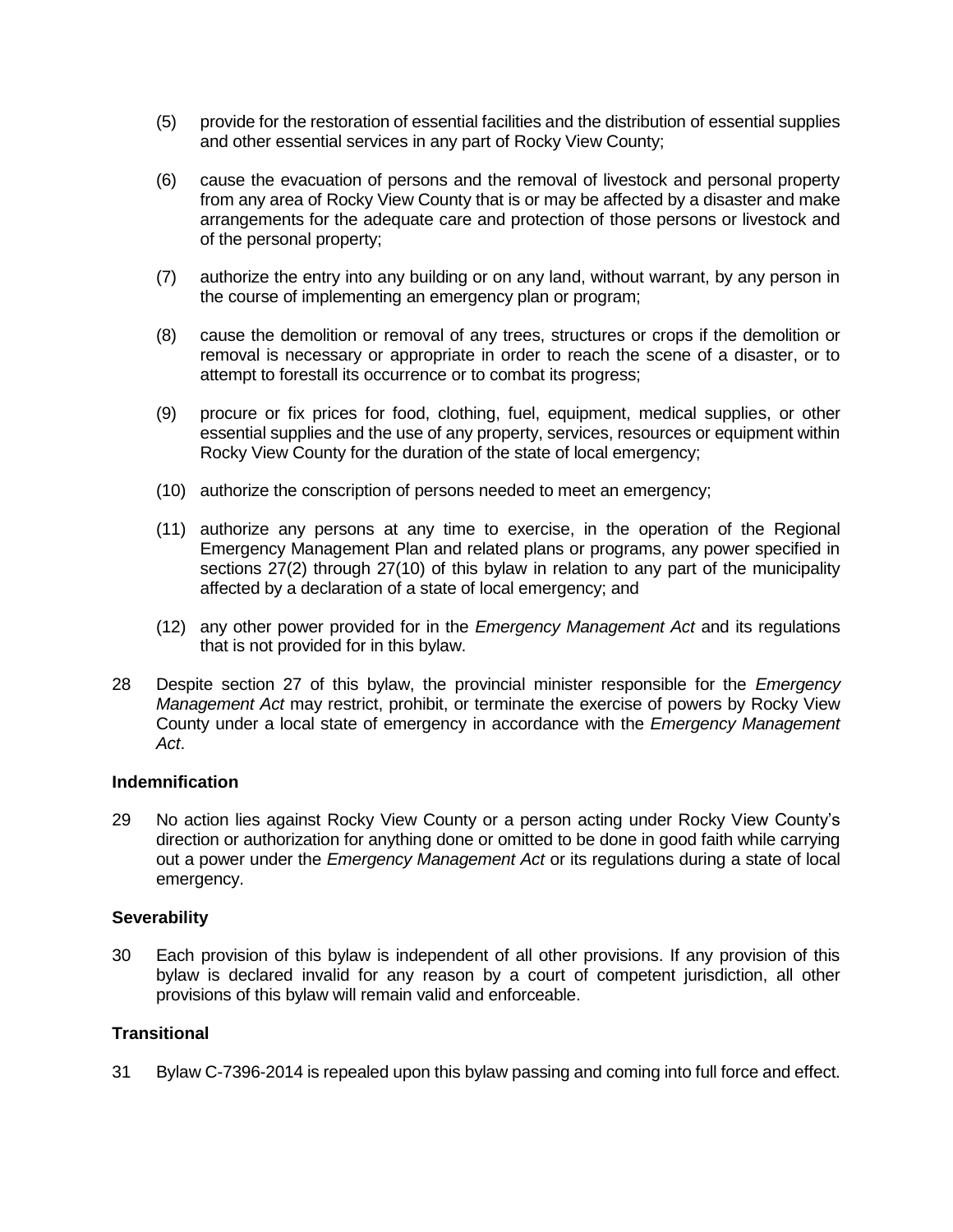32 Bylaw C-8074-2020, being the Emergency Management Bylaw, is passed and comes into full force and effect when it receives third reading and is signed in accordance with the Municipal Government Act.

READ A FIRST TIME IN COUNCIL this  $\sqrt{D^{th}}$  day of *No*vember 2020 READ A SECOND TIME IN COUNCIL this  $\frac{10^{44}}{4}$  day of  $\frac{N_{\text{N}}}{\text{m}}$   $\frac{1}{2020}$ UNANIMOUS PERMISSION FOR THIRD READING this  $\sqrt{O^{4A}}$  day of  $\Lambda/\gamma$  *and mbot* 2020 READ A THIRD TIME IN COUNCIL this  $\iint_{\text{Cov}} \mathbf{P} \cdot d\mathbf{r} \cdot d\mathbf{r} \cdot d\mathbf{r} \cdot d\mathbf{r} \cdot d\mathbf{r} \cdot d\mathbf{r} \cdot d\mathbf{r} \cdot d\mathbf{r} \cdot d\mathbf{r} \cdot d\mathbf{r} \cdot d\mathbf{r} \cdot d\mathbf{r} \cdot d\mathbf{r} \cdot d\mathbf{r} \cdot d\mathbf{r} \cdot d\mathbf{r} \cdot d\mathbf{r} \cdot d\mathbf{r} \cdot d\mathbf{r$ 

Reeve

Chief Administrative Officer or Designate

*/1.bwunhR* **A JO, <IIO&t)**  Date Bylaw Signed